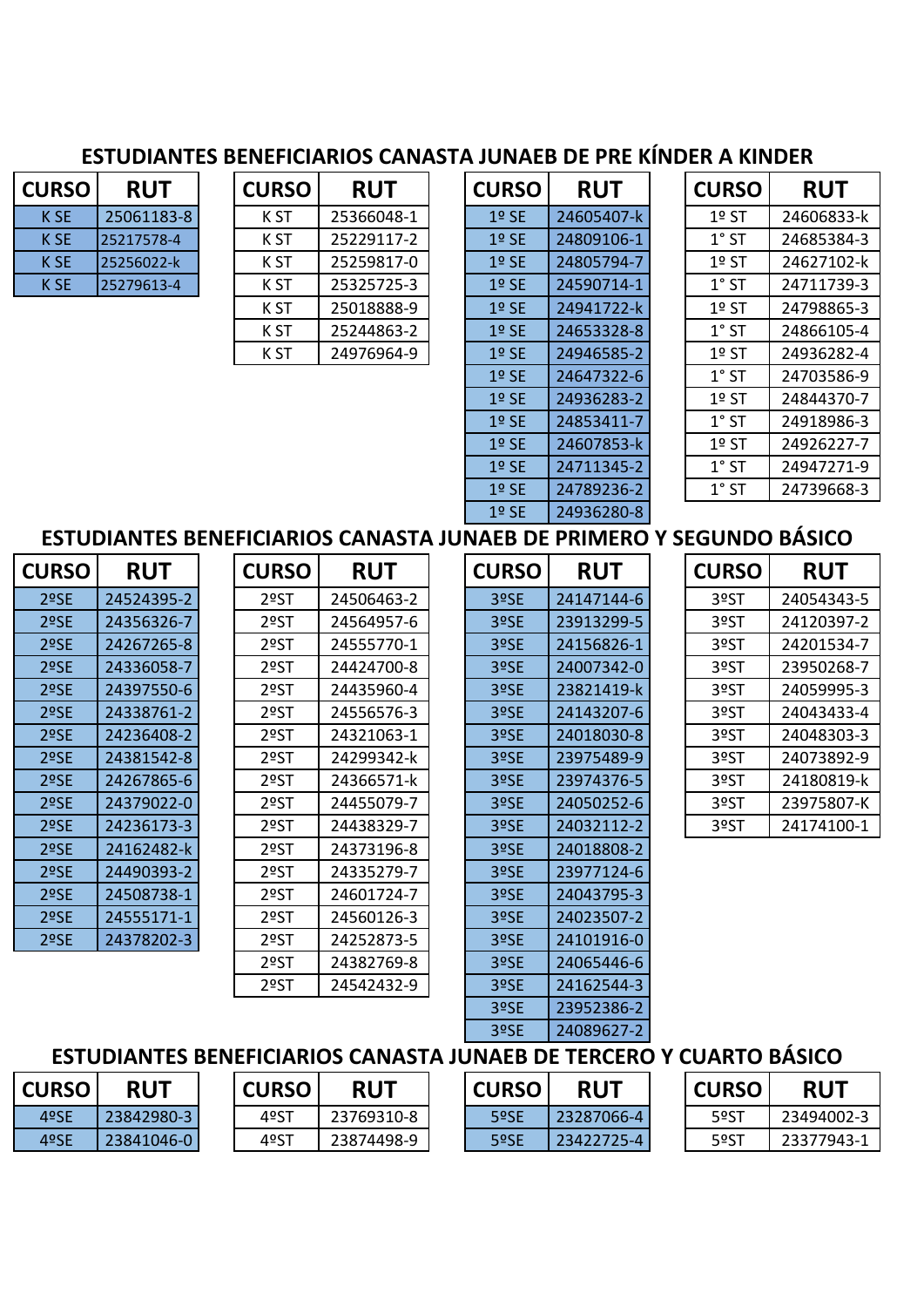| 4ºSE | 23815172-4 |
|------|------------|
| 4ºSE | 23622247-0 |
| 4ºSE | 23763675-9 |
| 4ºSE | 23701061-2 |
| 4ºSE | 23836094-3 |
| 4ºSE | 23907164-3 |
| 4ºSE | 23823485-9 |
| 4ºSE | 23819017-7 |
| 4ºSE | 23869635-6 |
| 4ºSE | 23840018-k |
| 4ºSE | 23634172-0 |
| 4ºSE | 23780319-1 |
| 4ºSE | 23899861-1 |
| 4ºSE | 23758507-0 |
| 4ºSE | 23864019-9 |

| 4ºSE | 23815172-4 | 4ºST | 23776540-0 | 5ºSE | 23291432-7 | 5ºST | 23348507-1 |
|------|------------|------|------------|------|------------|------|------------|
| 4ºSE | 23622247-0 | 4ºST | 23701796-k | 5ºSE | 23385243-0 | 5ºST | 23407976-k |
| 4ºSE | 23763675-9 | 4ºST | 23750043-1 | 5ºSE | 23400427-1 | 5ºST | 23414528-2 |
| 4ºSE | 23701061-2 | 4ºST | 23907579-7 | 5ºSE | 23508018-4 | 5ºST | 23306400-9 |
| 4ºSE | 23836094-3 | 4ºST | 23758542-9 | 5ºSE | 23341089-6 | 5ºST | 23360795-9 |
| 4ºSE | 23907164-3 | 4ºST | 23626886-1 | 5ºSE | 23411852-8 | 5ºST | 23333096-5 |
| 4ºSE | 23823485-9 | 4ºST | 23684436-6 | 5ºSE | 23431957-4 | 5ºST | 23610630-6 |
| 4ºSE | 23819017-7 | 4ºST | 23863420-2 | 5ºSE | 23535927-8 | 5ºST | 23298516-k |
| 4ºSE | 23869635-6 | 4ºST | 23618228-2 | 5ºSE | 23596171-7 | 5ºST | 23388118-k |
| 4ºSE | 23840018-k | 4ºST | 23678977-2 | 5ºSE | 23464921-3 | 5ºST | 23596573-9 |
| 4ºSE | 23634172-0 | 4ºST | 23736157-1 | 5ºSE | 23576078-9 | 5ºST | 23548109-k |
| 4ºSE | 23780319-1 | 4ºST | 23792137-2 | 5ºSE | 22732377-9 | 5ºST | 23347855-5 |
| 4ºSE | 23899861-1 | 4ºST | 23722457-4 | 5ºSE | 23481560-1 | 5ºST | 23479450-7 |
| 4ºSE | 23758507-0 | 4ºST | 23716858-5 | 5ºSE | 23493751-0 | 5ºST | 23582944-4 |
| 4ºSE | 23864019-9 | 4ºST | 23882104-5 | 5ºSE | 23415393-5 | 5ºST | 23389696-9 |
|      |            | 4ºST | 23781238-7 | 5ºSE | 23437082-0 | 5ºST | 23595689-6 |

| 5ºSE | 23291432-7 |
|------|------------|
| 5ºSE | 23385243-0 |
| 5ºSE | 23400427-1 |
| 5ºSE | 23508018-4 |
| 5ºSE | 23341089-6 |
| 5ºSE | 23411852-8 |
| 5ºSE | 23431957-4 |
| 5ºSE | 23535927-8 |
| 5ºSE | 23596171-7 |
| 5ºSE | 23464921-3 |
| 5ºSE | 23576078-9 |
| 5ºSE | 22732377-9 |
| 5ºSE | 23481560-1 |
| 5ºSE | 23493751-0 |
| 5ºSE | 23415393-5 |
| 5ºSE | 23437082-0 |
|      |            |

| 4ºST | 23776540-0 | 5ºSE | 23291432-7 | 5ºST | 23348507-1 |
|------|------------|------|------------|------|------------|
| 4ºST | 23701796-k | 5ºSE | 23385243-0 | 5ºST | 23407976-k |
| 4ºST | 23750043-1 | 5ºSE | 23400427-1 | 5ºST | 23414528-2 |
| 4ºST | 23907579-7 | 5ºSE | 23508018-4 | 5ºST | 23306400-9 |
| 4ºST | 23758542-9 | 5ºSE | 23341089-6 | 5ºST | 23360795-9 |
| 4ºST | 23626886-1 | 5ºSE | 23411852-8 | 5ºST | 23333096-5 |
| 4ºST | 23684436-6 | 5ºSE | 23431957-4 | 5ºST | 23610630-6 |
| 4ºST | 23863420-2 | 5ºSE | 23535927-8 | 5ºST | 23298516-k |
| 4ºST | 23618228-2 | 5ºSE | 23596171-7 | 5ºST | 23388118-k |
| 4ºST | 23678977-2 | 5ºSE | 23464921-3 | 5ºST | 23596573-9 |
| 4ºST | 23736157-1 | 5ºSE | 23576078-9 | 5ºST | 23548109-k |
| 4ºST | 23792137-2 | 5ºSE | 22732377-9 | 5ºST | 23347855-5 |
| 4ºST | 23722457-4 | 5ºSE | 23481560-1 | 5ºST | 23479450-7 |
| 4ºST | 23716858-5 | 5ºSE | 23493751-0 | 5ºST | 23582944-4 |
| 4ºST | 23882104-5 | 5ºSE | 23415393-5 | 5ºST | 23389696-9 |
| 4ºST | 23781238-7 | 5ºSE | 23437082-0 | 5ºST | 23595689-6 |
|      |            |      |            | 5ºST | 23375454-4 |
|      |            |      |            | 5ºST | 23580401-8 |
|      |            |      |            | 5ºST | 23506149-k |
|      |            |      |            |      |            |

## **ESTUDIANTES BENEFICIARIOS CANASTA JUNAEB DE QUINTO Y SEXTO BÁSICO**

| <b>CURSO</b> | <b>RUT</b> |
|--------------|------------|
| 6ºA          | 23056593-7 |
| 6ºA          | 23136631-8 |
| 6ºA          | 23270614-7 |
| 6ºA          | 23230627-0 |
| 6ºА          | 23165030-k |
| 6ºA          | 23263923-7 |
| 6ºA          | 23174073-2 |
| 6ºA          | 23080346-3 |
| 6ºA          | 23060603-k |
| 6ºA          | 23178068-8 |
| 6ºA          | 23254515-1 |
| 6ºA          | 23260600-2 |
| 6ºA          | 23165002-4 |
| 6ºA          | 23080926-7 |
| 6ºA          | 23166265-0 |
| 6ºA          | 23192535-k |

| <b>JRSO</b>   | <b>RUT</b> | <b>CURSO</b> | <b>RUT</b> | <b>CURSO</b> | <b>RUT</b> | <b>CURSO</b> | <b>RUT</b> |
|---------------|------------|--------------|------------|--------------|------------|--------------|------------|
| 69A           | 23056593-7 | 6ºB          | 23266515-7 | 7ºA          | 22924361-6 | 7ºB          | 22792938-3 |
| 69A           | 23136631-8 | 6ºB          | 23279731-2 | 7ºA          | 22710111-3 | 7ºB          | 23058982-8 |
| 69A           | 23270614-7 | 69B          | 23177096-8 | 7ºA          | 22883342-8 | 7ºB          | 22668812-9 |
| 69A           | 23230627-0 | $6^{\circ}B$ | 23089590-2 | 7ºA          | 22768469-0 | 7ºB          | 22736524-2 |
| $6^{\circ}$ A | 23165030-k | $6^{\circ}B$ | 23166585-4 | 7ºA          | 22754781-2 | 7ºB          | 22792476-4 |
| $6^{\circ}$ A | 23263923-7 | 6ºB          | 22749005-5 | 7ºA          | 22864831-0 | 7ºB          | 22805240-k |
| $6^{\circ}$ A | 23174073-2 | 69B          | 23215558-2 | 7ºA          | 22922245-7 | 7ºB          | 22914350-6 |
| $6^{\circ}$ A | 23080346-3 | $6^{\circ}B$ | 23207923-1 | 7ºA          | 22957159-1 | 7ºB          | 22812301-3 |
| $6^{\circ}$ A | 23060603-k | $6^{\circ}B$ | 26654764-1 | 7ºA          | 22862957-K | 7ºB          | 22977468-9 |
| 69A           | 23178068-8 | 69B          | 23052591-9 | 7ºA          | 22691172-3 | 7ºB          | 22748101-3 |
| 69A           | 23254515-1 | 6ºB          | 23087033-0 | 7ºA          | 22735227-2 | 7ºB          | 22874276-7 |
| 69A           | 23260600-2 | $6^{\circ}B$ | 23202401-1 | 7ºA          | 22931902-7 | 7ºB          | 22839964-7 |
| 69A           | 23165002-4 | $6^{\circ}B$ | 23096408-4 | 7ºA          | 22786114-2 | 7ºB          | 22739688-1 |
| 69A           | 23080926-7 | $6^{\circ}B$ | 23193420-0 | 7ºA          | 22779084-9 | 7ºB          | 22528343-5 |
| $6^{\circ}$ A | 23166265-0 | 6ºB          | 23234493-8 | 7ºA          | 22954822-0 | 7ºB          | 22712349-4 |
| 69A           | 23192535-k | 69B          | 23288158-5 |              |            | 7ºB          | 22754992-0 |
|               |            | $6^{\circ}B$ | 23027562-9 |              |            |              |            |
|               |            | $6^{\circ}B$ | 23154482-8 |              |            |              |            |
|               |            | 6ºB          | 23045071-4 |              |            |              |            |
|               |            | $6^{\circ}B$ | 23253746-9 |              |            |              |            |
|               |            | $6^{\circ}B$ | 22812475-3 |              |            |              |            |

| <b>CURSO</b>  | <b>RUT</b> | <b>CURSO</b> | <b>RUT</b> | <b>CURSO</b> | <b>RUT</b> | <b>CURSO</b> | <b>RUT</b> |
|---------------|------------|--------------|------------|--------------|------------|--------------|------------|
| $6^{\circ}$ A | 23056593-7 | 69B          | 23266515-7 | 7ºA          | 22924361-6 | 7ºB          | 2279293    |
| $6^{\circ}$ A | 23136631-8 | $6^{\circ}B$ | 23279731-2 | 7ºA          | 22710111-3 | 7ºB          | 2305898    |
| 69A           | 23270614-7 | 69B          | 23177096-8 | 7ºA          | 22883342-8 | 7ºB          | 2266881    |
| 69A           | 23230627-0 | $6^{\circ}B$ | 23089590-2 | 7ºA          | 22768469-0 | 7ºB          | 2273652    |
| 69A           | 23165030-k | 69B          | 23166585-4 | 7ºA          | 22754781-2 | 7ºB          | 2279247    |
| 69A           | 23263923-7 | $6^{\circ}B$ | 22749005-5 | 7ºA          | 22864831-0 | 7ºB          | 2280524    |
| 69A           | 23174073-2 | $6^{\circ}B$ | 23215558-2 | 7ºA          | 22922245-7 | 7ºB          | 2291435    |
| 69A           | 23080346-3 | 69B          | 23207923-1 | 7ºA          | 22957159-1 | 7ºB          | 2281230    |
| 69A           | 23060603-k | 69B          | 26654764-1 | 7ºA          | 22862957-K | 7ºB          | 2297746    |
| 69A           | 23178068-8 | $6^{\circ}B$ | 23052591-9 | 7ºA          | 22691172-3 | 7ºB          | 2274810    |
| $6^{\circ}$ A | 23254515-1 | $6^{\circ}B$ | 23087033-0 | 7ºA          | 22735227-2 | 7ºB          | 2287427    |
| 69A           | 23260600-2 | 69B          | 23202401-1 | 7ºA          | 22931902-7 | 7ºB          | 2283996    |
| 69A           | 23165002-4 | 69B          | 23096408-4 | 7ºA          | 22786114-2 | 7ºB          | 2273968    |
| $6^{\circ}$ A | 23080926-7 | $6^{\circ}B$ | 23193420-0 | 7ºA          | 22779084-9 | 7ºB          | 2252834    |
| 69A           | 23166265-0 | $6^{\circ}B$ | 23234493-8 | 7ºA          | 22954822-0 | 7ºB          | 2271234    |

| <b>CURSO</b> | <b>RUT</b> |
|--------------|------------|
| 7ºB          | 22792938-3 |
| 7ºB          | 23058982-8 |
| 7ºB          | 22668812-9 |
| 7ºB          | 22736524-2 |
| 7ºB          | 22792476-4 |
| 7ºB          | 22805240-k |
| 7ºB          | 22914350-6 |
| 7ºB          | 22812301-3 |
| 7ºB          | 22977468-9 |
| 7ºB          | 22748101-3 |
| 7ºB          | 22874276-7 |
| 7ºB          | 22839964-7 |
| 7ºB          | 22739688-1 |
| 7ºR          | 22528343-5 |
| 7ºB          | 22712349-4 |
| 7ºB          | 22754992-0 |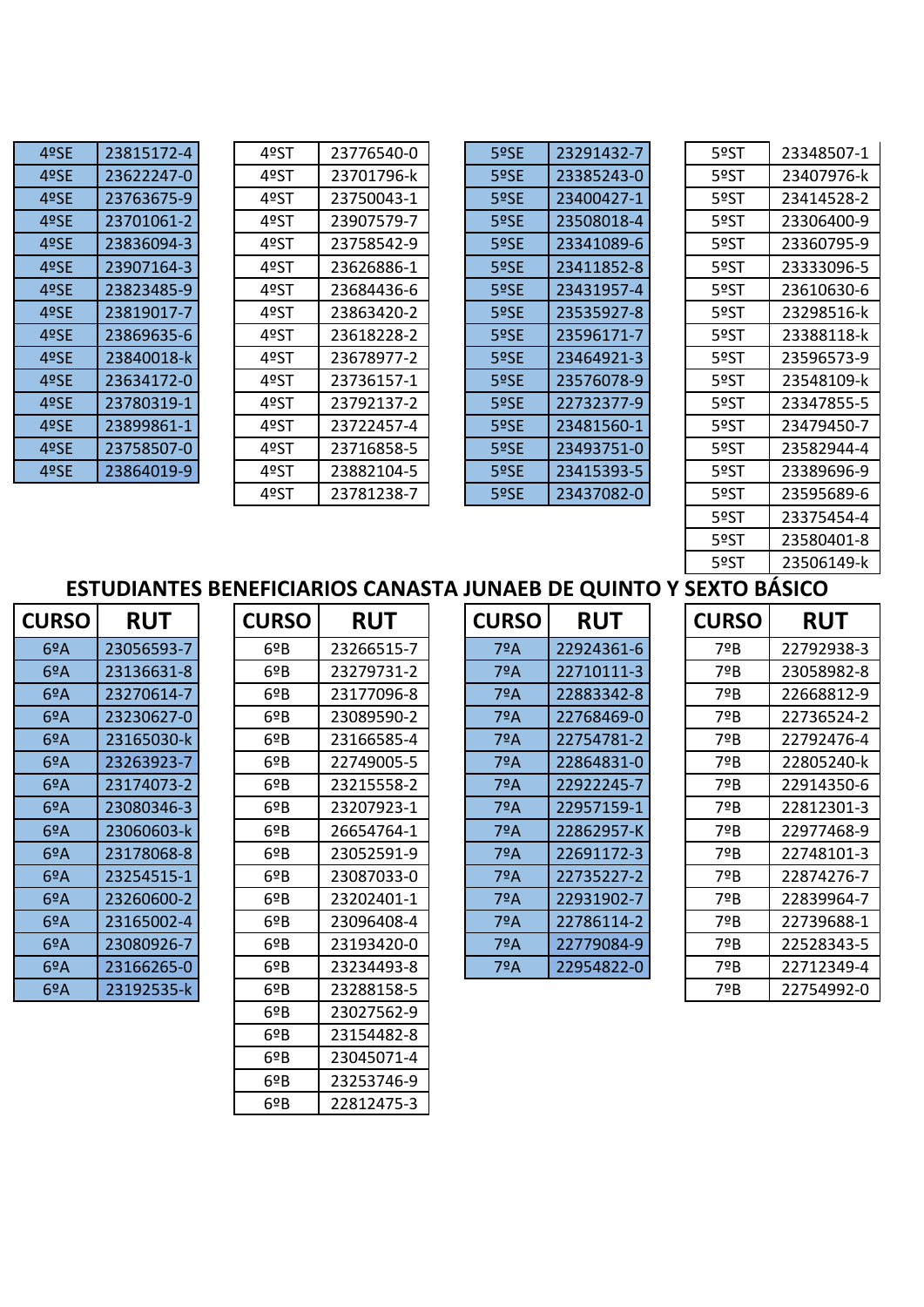## **ESTUDIANTES BENEFICIARIOS CANASTA JUNAEB DE SEPTIMO Y OCTAVO BÁSICO**

| <b>CURSO</b> | <b>RUT</b> |
|--------------|------------|
| 8ºA          | 22452135-9 |
| 8ºA          | 22501250-4 |
| 8ºA          | 22467921-1 |
| 8ºA          | 22392557-k |
| 8ºA          | 22686347-8 |
| 8ºA          | 22406522-1 |
| 8ºA          | 22447930-1 |
| 8ºA          | 22196322-9 |
| 8ºA          | 22684167-9 |
| 8ºA          | 22191888-6 |
| 8ºA          | 22375907-6 |
| 8ºA          | 22134595-9 |
| 8ºA          | 22715388-1 |
| 8ºA          | 22592795-2 |
| 8ºA          | 22637499-k |
| 8ºA          | 22404097-0 |
| 8ºA          | 22500131-6 |
| 8ºA          | 22482868-3 |
| 8ºA          | 22541865-9 |

| <b>CURSO</b>  | <b>RUT</b> | <b>CURSO</b> | <b>RUT</b>  | <b>CURSO</b>     | <b>RUT</b> | <b>CURSO</b> | <b>RUT</b>  |
|---------------|------------|--------------|-------------|------------------|------------|--------------|-------------|
| $8^{\circ}$ A | 22452135-9 | 8ºB          | 22645274-5  | 19A              | 22294748-0 | 19B          | 22338105-7  |
| $8^{\circ}$ A | 22501250-4 | $8^{\circ}B$ | 22434737-5  | 19A              | 22185726-7 | 1ºB          | 22286973-0  |
| 8ºA           | 22467921-1 | 8ºB          | 22382966-k  | I <sup>2</sup> A | 22263567-5 | 19B          | 22266428-4  |
| 8ºA           | 22392557-k | 8ºB          | 21935928-4  | 19A              | 22314889-1 | 1ºB          | 22078835-0  |
| $8^{\circ}$ A | 22686347-8 | 8ºB          | 22524401-4  | I <sup>2</sup> A | 22292317-4 | 1ºB          | 22380887-5  |
| $8^{\circ}$ A | 22406522-1 | 8ºB          | 22666629-k  | 19A              | 22323811-4 | 1ºB          | 22329761-7  |
| $8^{\circ}$ A | 22447930-1 | 8ºB          | 22500913-9  | 19A              | 22271477-K | 1ºB          | 27067932-3  |
| $8^{\circ}$ A | 22196322-9 | 8ºB          | 22615339-k  | 19A              | 21908168-5 | 1ºB          | 22278497-2  |
| 8ºA           | 22684167-9 | 8ºB          | 22405688-5  | 19A              | 22249840-6 | 19B          | 100434920-9 |
| $8^{\circ}$ A | 22191888-6 | 8ºB          | 22335934-5  | 19A              | 22215242-9 | 1ºB          | 22329169-4  |
| $8^{\circ}$ A | 22375907-6 | 8ºB          | 100400979-3 | 19A              | 22301090-3 | 1ºB          | 22170900-4  |
| $8^{\circ}$ A | 22134595-9 | 8ºB          | 21654516-8  | 19A              | 22163623-6 | 1ºB          | 22108996-0  |
| $8^{\circ}$ A | 22715388-1 | 8ºB          | 22538993-4  | 19A              | 21956381-7 | 1°B          | 22136926-2  |
| 8ºA           | 22592795-2 | 8ºB          | 22465241-0  | I <sup>2</sup> A | 21948699-5 | 19B          | 22233398-9  |
| $8^{\circ}$ A | 22637499-k | 8ºB          | 22445557-7  | 19A              | 22171048-7 | 1ºB          | 22261663-8  |
| $8^{\circ}$ A | 22404097-0 | 8ºB          | 22617896-1  | 19A              | 22216838-4 | 1ºB          | 22165084-0  |
| $8^{\circ}$ A | 22500131-6 | 8ºB          | 22558489-3  | 19A              | 22209065-2 | 19B          | 22250854-1  |
| 8ºA           | 22482868-3 | 8ºB          | 22527700-1  | I <sup>2</sup> A | 22178996-2 | 1ºB          | 22329478-2  |
| 8ºA           | 22541865-9 | 8ºB          | 22492162-4  | I <sup>2</sup> A | 22279629-6 | 1ºB          | 22170395-2  |
|               |            | 8ºB          | 22403379-6  |                  |            |              |             |
|               |            | $8^{\circ}B$ | 22116400-8  |                  |            |              |             |
|               |            | 8ºB          | 22372606-2  |                  |            |              |             |
|               |            | 8ºB          | 22528677-9  |                  |            |              |             |
|               |            | 8ºB          | 22375604-2  |                  |            |              |             |
|               |            | 8ºB          | 22548101-6  |                  |            |              |             |
|               |            | 8ºB          | 22431311-k  |                  |            |              |             |

| <b>CURSO</b> | <b>RUT</b> |
|--------------|------------|
| ΙºΑ          | 22294748-0 |
| ΙºΑ          | 22185726-7 |
| ΙºΑ          | 22263567-5 |
| ١ºΑ          | 22314889-1 |
| ١ºΑ          | 22292317-4 |
| ١ºΑ          | 22323811-4 |
| ١ºΑ          | 22271477-K |
| ١ºΑ          | 21908168-5 |
| ١ºΑ          | 22249840-6 |
| ١ºΑ          | 22215242-9 |
| ١ºΑ          | 22301090-3 |
| ١ºΑ          | 22163623-6 |
| ١ºΑ          | 21956381-7 |
| ΙºΑ          | 21948699-5 |
| ΙºΑ          | 22171048-7 |
| ١ºΑ          | 22216838-4 |
| ΙºΑ          | 22209065-2 |
| ١ºΑ          | 22178996-2 |
| ١ºΑ          | 22279629-6 |

| <b>JRSO</b> | <b>RUT</b> | <b>CURSO</b> | <b>RUT</b>  | <b>CURSO</b>     | <b>RUT</b> | <b>CURSO</b> | <b>RUT</b>  |
|-------------|------------|--------------|-------------|------------------|------------|--------------|-------------|
| 8ºA         | 22452135-9 | 8ºB          | 22645274-5  | 19A              | 22294748-0 | 1°B          | 22338105-7  |
| 8ºA         | 22501250-4 | 8ºB          | 22434737-5  | IºA              | 22185726-7 | 1°B          | 22286973-0  |
| 8ºA         | 22467921-1 | 8ºB          | 22382966-k  | 1ºA              | 22263567-5 | 1ºB          | 22266428-4  |
| 8ºA         | 22392557-k | 8ºB          | 21935928-4  | 1ºA              | 22314889-1 | ١ēΒ          | 22078835-0  |
| 8ºA         | 22686347-8 | 8ºB          | 22524401-4  | 1ºA              | 22292317-4 | 1°B          | 22380887-5  |
| 8ºA         | 22406522-1 | 8ºB          | 22666629-k  | 1ºA              | 22323811-4 | I¤B          | 22329761-7  |
| 8ºA         | 22447930-1 | $8^{\circ}B$ | 22500913-9  | 19A              | 22271477-K | 1ºB          | 27067932-3  |
| 8ºA         | 22196322-9 | 8ºB          | 22615339-k  | 1ºA              | 21908168-5 | ١ēΒ          | 22278497-2  |
| 8ºA         | 22684167-9 | $8^{\circ}B$ | 22405688-5  | 1ºA              | 22249840-6 | 1°B          | 100434920-9 |
| 8ºA         | 22191888-6 | 8ºB          | 22335934-5  | 1ºA              | 22215242-9 | ١ēΒ          | 22329169-4  |
| 8ºA         | 22375907-6 | 8ºB          | 100400979-3 | 1ºA              | 22301090-3 | ١ēΒ          | 22170900-4  |
| 8ºA         | 22134595-9 | 8ºB          | 21654516-8  | 19A              | 22163623-6 | 1ºB          | 22108996-0  |
| 8ºA         | 22715388-1 | 8ºB          | 22538993-4  | 1ºA              | 21956381-7 | ١ēΒ          | 22136926-2  |
| 8ºA         | 22592795-2 | 8ºB          | 22465241-0  | I <sup>2</sup> A | 21948699-5 | 1°B          | 22233398-9  |
| 8ºA         | 22637499-k | 8ºB          | 22445557-7  | 1ºA              | 22171048-7 | 1°B          | 22261663-8  |
| 8ºA         | 22404097-0 | $8^{\circ}B$ | 22617896-1  | 1ºA              | 22216838-4 | 1ºB          | 22165084-0  |
| 8ºA         | 22500131-6 | $8^{\circ}B$ | 22558489-3  | I <sup>2</sup> A | 22209065-2 | 1ºB          | 22250854-1  |
| 8ºA         | 22482868-3 | 8ºB          | 22527700-1  | IºA              | 22178996-2 | ١ēΒ          | 22329478-2  |
| 8ºA         | 22541865-9 | 8ºB          | 22492162-4  | I <sup>2</sup> A | 22279629-6 | 1ºB          | 22170395-2  |
|             |            |              |             |                  |            |              |             |

## **ESTUDIANTES BENEFICIARIOS CANASTA JUNAEB DE PRIMERO Y SEGUNDO MEDIO**

| <b>CURSO</b> | <b>RUT</b> | <b>CURSO</b> | <b>RUT</b> | <b>CURSO</b> | <b>RUT</b> | <b>CURSO</b>     | <b>RUT</b>  |
|--------------|------------|--------------|------------|--------------|------------|------------------|-------------|
| II A         | 21987527-4 | II B         | 21796851-8 | III A        | 21606736-3 | III <sub>B</sub> | 21815385-2  |
| II A         | 21880890-5 | II B         | 21644421-3 | III A        | 21630817-4 | III B            | 21688335-7  |
| II A         | 21849235-5 | II B         | 21831444-9 | III A        | 21754072-0 | III B            | 21793837-6  |
| II A         | 22079504-7 | II B         | 22004093-3 | III A        | 21608257-5 | III B            | 21464751-6  |
| II A         | 22008245-8 | II B         | 21736387-k | <b>III</b> A | 21626309-k | III <sub>B</sub> | 21307160-2  |
| II A         | 21947363-k | II B         | 21750079-6 | III A        | 21630744-5 | III B            | 21626081-3  |
| II A         | 21534548-3 | II B         | 21624428-1 | III A        | 21805864-7 | III B            | 21661451-8  |
| II A         | 21889738-k | II B         | 22020660-2 | III A        | 21674723-2 | III B            | 21575888-5  |
| II A         | 21943208-9 | II B         | 22061482-4 | III A        | 21493394-2 | III <sub>B</sub> | 100473086-7 |
| II A         | 22052254-7 | II B         | 22064046-9 | III A        | 21469047-0 | III <sub>B</sub> | 21598453-2  |
| II A         | 21613227-0 | II B         | 21908303-3 | III A        | 21623196-1 | III B            | 21302387-k  |
| II A         | 22003187-k | II B         | 21532855-4 | III A        | 21643384-K | III B            | 21356517-6  |
| II A         | 21902483-5 | II B         | 21605578-0 | <b>III</b> A | 21640266-9 | III B            | 21277505-3  |